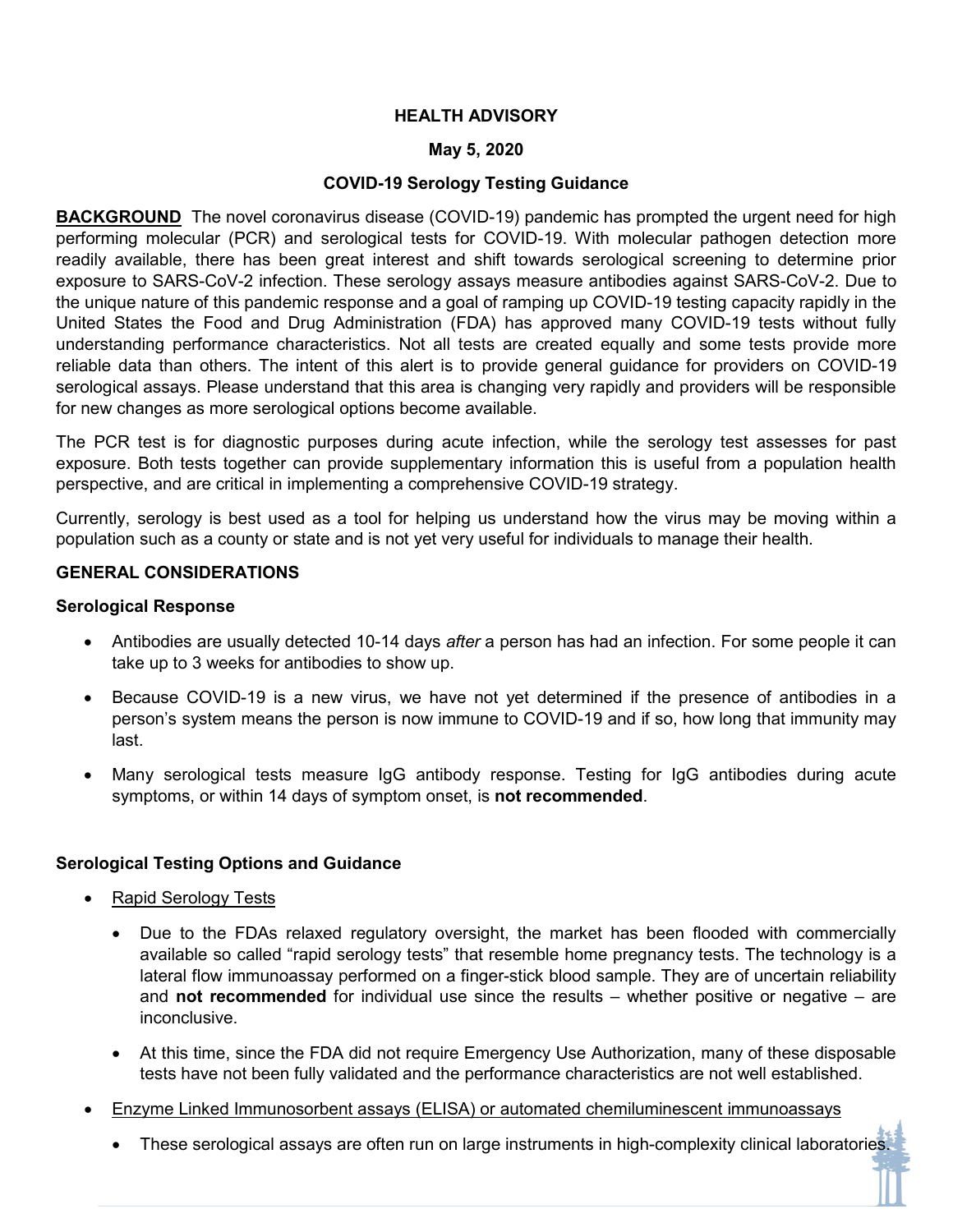- These assays are more reliable than rapid serological tests described above.
- Considerations when choosing a serological test?
	- Is the serology assay FDA approved?
		- $\circ$  Review the serology FAQs on the FDA website link provided below.
	- The screening performance of these tests in predicting disease (positive and negative predictive values) will vary depending on the population tested.
		- $\circ$  For example, at a nursing home in Washington state where 30.3% of the people tested positive for COVID-19 by PCR, the PPV of a serology test with 90% sensitivity and 97% specificity will be high (93%).
		- $\circ$  In contrast, if there is a 3% prevalence rate as seen in some occupational health settings, the PPV of a serology test with 90% sensitivity and 97% specificity will be low (47%).
		- $\circ$  For Humboldt County where the true prevalence is likely well below the referenced 3%, the test will perform even more poorly. As such, Public Health recommends targeted testing in clinical scenarios that sufficiently raise the pretest probability to an acceptable level.
	- The prevalence of disease influences the positive predictive value (PPV) for predicting antibody production following COVID-19 exposure.

|            | <b>Sensitivity 90%</b> | Sensitivity 90% |
|------------|------------------------|-----------------|
|            | Specificity 97%        | Specificity 98% |
| Prevalence | <b>PPV</b>             | <b>PPV</b>      |
| 1%         | 23%                    | 31%             |
| 3.5%       | 52%                    | 62%             |
| 5%         | 61%                    | 70%             |
| 6%         | 66%                    | 74%             |
| 7%         | 69%                    | 77%             |
| 8%         | 72%                    | 79%             |
| 9%         | 75%                    | 82%             |
| 10%        | 77%                    | 83%             |

**Table 1**: Positive Predictive Value Comparison based on Test Characteristics.

# Sensitivity and Specificity of 90% and 97% will provide 77% PPV at a COVID-19 prevalence of 10%

Test acceptability criteria of

## **Serology Interpretation**

- COVID-19 serological results are reportable to California Department of Public Health.
- Serological testing is not a diagnostic test for active COVID-19 infection.
- It is critically important to know:
	- $\circ$  A positive result does not indicate protection from future COVID-19 infections and does not definitively indicate prior exposure to COVID-19.
		- A positive IgG means you have developed an immune response to the COVID-19 virus.